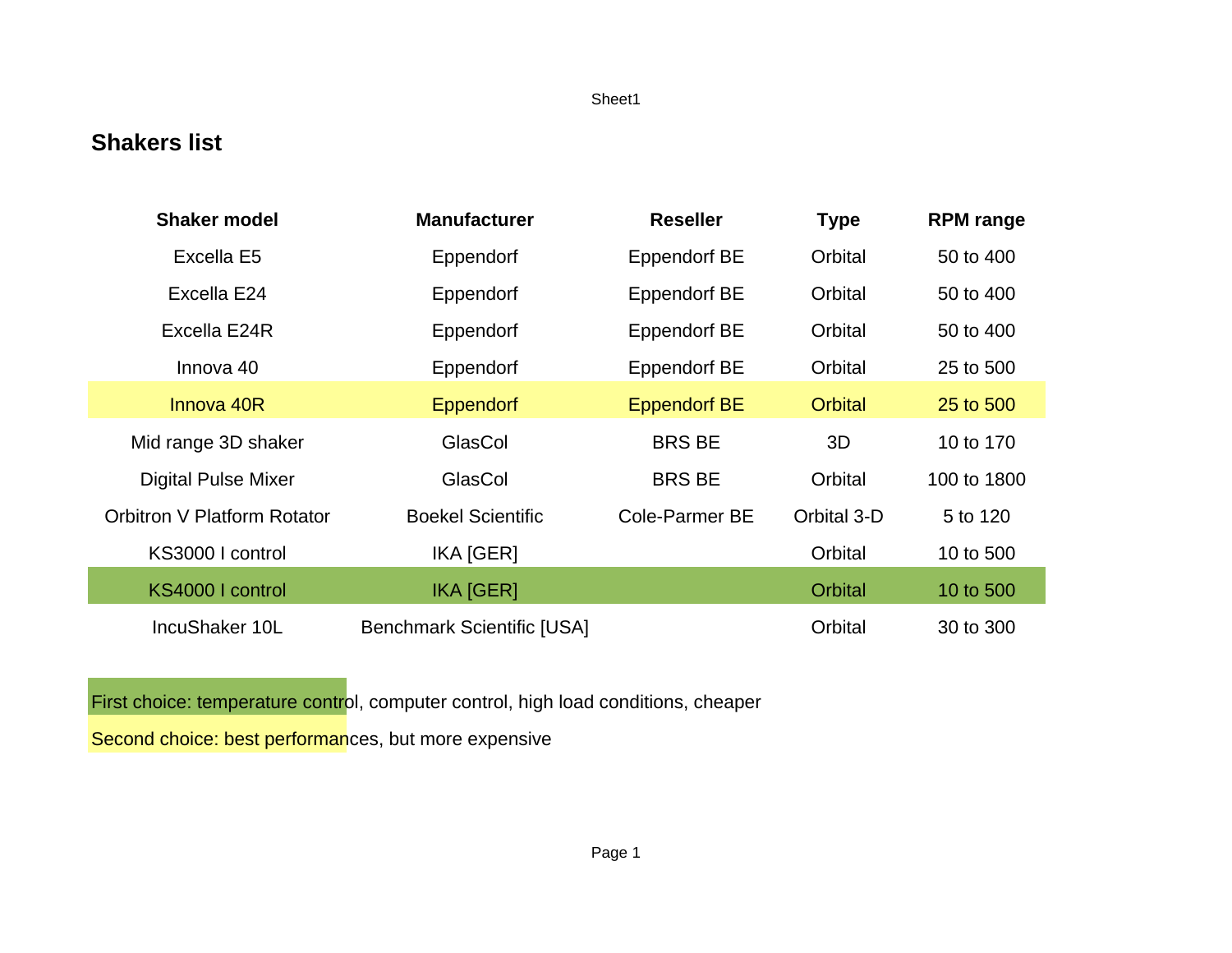| Speed increment Orbit (cm) |                | Max load (kg) | <b>Platform Dimensions (cm)</b> | <b>Temperature range (Celsius)</b> | Pulse?    |
|----------------------------|----------------|---------------|---------------------------------|------------------------------------|-----------|
| 1                          | 1.9            | 15            | 33 x 28 or 46 x 46*             | Unknown, but no temp control       | No        |
| 1                          | 1.9            | $>15$         | 51.4 x 54.6                     | Ambient $+7$ to 60                 | No        |
| 1                          | 1.9            | $>15$         | 51.4 x 54.6                     | Ambient $-15$ to 60                | No        |
| 1                          | 1.9, 2.5       | $>15$         | 45.72 x 45.72                   | Ambient +5 to 80                   | No        |
| $\mathbf{1}$               | 1.9, 2.5       | $>15$         | 45.72 x 45.72                   | Ambient $-15$ to 50                | <b>No</b> |
| ?                          |                | 18            | No platform <sup>^</sup>        | Unknown, but no temp control       | No        |
| $\boldsymbol{\mathsf{P}}$  | ?              | 4.5           | $30 \times 36$                  | Unknown, but no temp control       | Yes       |
| 1                          | ?              | 9             | 30.48 x 30.48                   | 4 to 40, no temp control           | No        |
| 10                         | 2              | 7.5           | Possibly 43 x 43                | Ambient $+5$ to 80                 | No        |
| 10                         | $\overline{2}$ | 20            | Possibly 43 x 43                | Ambient $+5$ to 80                 | <b>No</b> |
| 1                          | 1.9, 2.5       | 10??          | 45 x 45                         | Ambient $+5$ to 60                 | <b>No</b> |

\* according to the datasheet

^ this model operates with a holder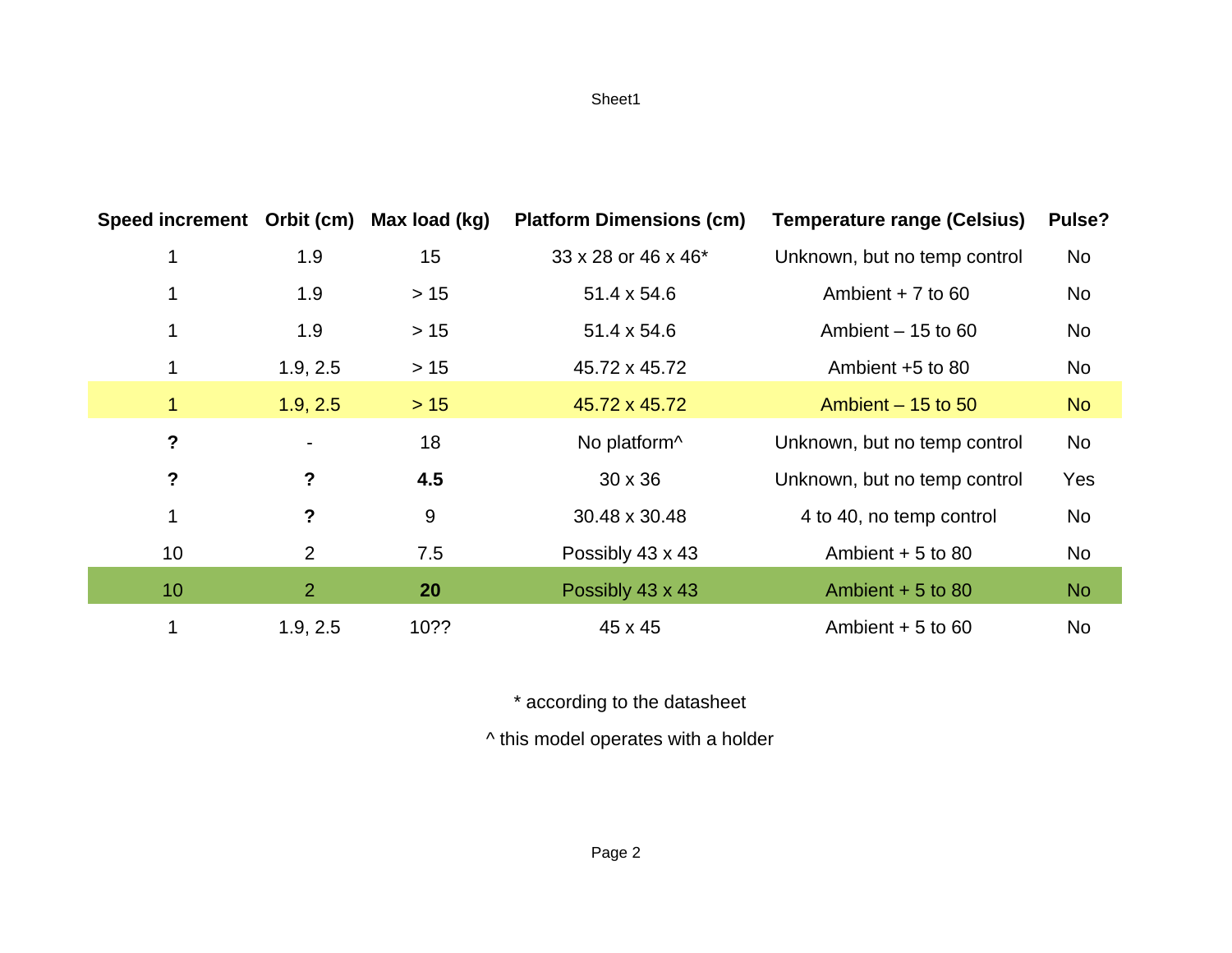| <b>Computer control?</b> | Data Log?  | Incubate?  | <b>Refrigerate?</b> | <b>URL</b>  | <b>Price (euros)</b> |
|--------------------------|------------|------------|---------------------|-------------|----------------------|
| No                       | No         | No         | No                  | http://ww   | 2800                 |
| No                       | Yes        | Yes        | No                  | http://w    | 5917                 |
| No                       | Yes        | Yes        | Yes                 | http://ww   | 8064                 |
| Yes                      | Yes        | Yes        | No                  | http://w    | 7673                 |
| Yes                      | <b>Yes</b> | <b>Yes</b> | Yes                 | http://w    | 9001                 |
| No                       | No         | $\ddot{?}$ | No                  | http://w    | 7397                 |
| Yes                      | Yes        | No         | No                  | http://w    | 4746                 |
| No                       | $\rm No$   | No         | No                  | http://w    | 2568.71              |
| Yes                      | Yes        | Yes        | No                  | http://ika. | 4390                 |
| Yes                      | <b>Yes</b> | <b>Yes</b> | <b>No</b>           | http://ika. | 5201                 |
| No                       | No         | Yes        | No                  | http://ww   | 3012.21              |